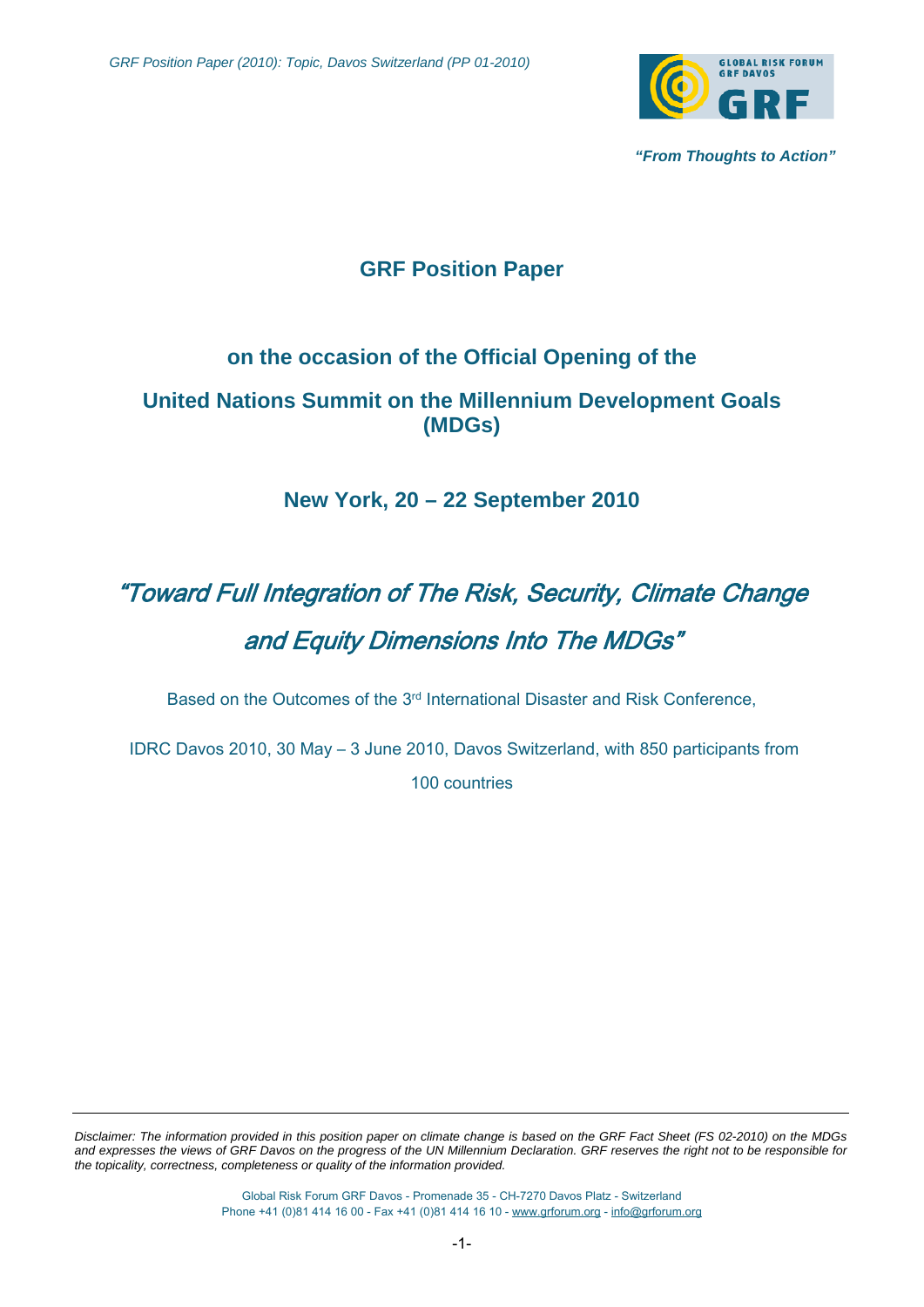## **The Outset**

IDRC Davos 2010 highlighted the development dimension within the international risk and disaster discourse. The critical questions of how to enhance the implementation of the Millennium Development Goals, and that of what should happen after their expiration in 2015, showed that poverty, famine, diseases, lack of education, forced migration and under‐development pose clear risks to the global society and undermine its resilience. It also became obvious that transforming the world economy on a sustainable basis, i.e. greening business models is crucial. Moreover, stakeholders from different sectors agreed that the financial crisis has a dramatic impact on the progress of the MDGs and especially concerns the poor.

In general, the MDGs (as much as the Millennium Declaration) have constituted a positive step forward to frame and guide human development cooperation worldwide. However, for the forthcoming five years the international community has to embark on an increased effort to implement the goals and meet the targets, and integrate these existing elements with the broader agendas of global environmental change, climate change and human climate justice in particular, safety and security, and effective risk reduction and disaster management (i.e. risk governance).

- An agenda for enhanced MDG implementation will include the following objectives:
- Global inequality and its reduction should be given more emphasis: an explicit call for the reduction of inequality should be paired with the objective of economic growth.
- It is a prerogative to stress the importance of cultural diversity and social values, and the principles of accountability and legitimacy for effective MDG implementation.
- Fragile statehood, political instability and larger societal uncertainties oftentimes pose risks to MDG success and require the attention of policy-makers.
- The MDG process needs to entail effective tools and standards for risk and safety assessment and integrated risk management in a variety of areas, including those of natural hazards and extreme events, technology, environmental change, finance or trade.
- The science and technology capacity and access to education in developing countries is critically important for MDG implementation and should be further strengthened.

### **New Challenges**

As the process of advocating, catalyzing and implementing the MDGs is moving into its next phase – ten years from their inception in the year 2000 – new and emerging challenges as well as aggravated factors will have to be taken into account and shouldered so as to keep the goals on track and ensure success. Among these challenges which pose enormous risks for international development and security, and which are often inter-linked, are certainly:

● The persistent fragility of our global financial and economic system

*Disclaimer: The information provided in this position paper on climate change is based on the GRF Fact Sheet (FS 02-2010) on the MDGs and expresses the views of GRF Davos on the progress of the UN Millennium Declaration. GRF reserves the right not to be responsible for the topicality, correctness, completeness or quality of the information provided.*